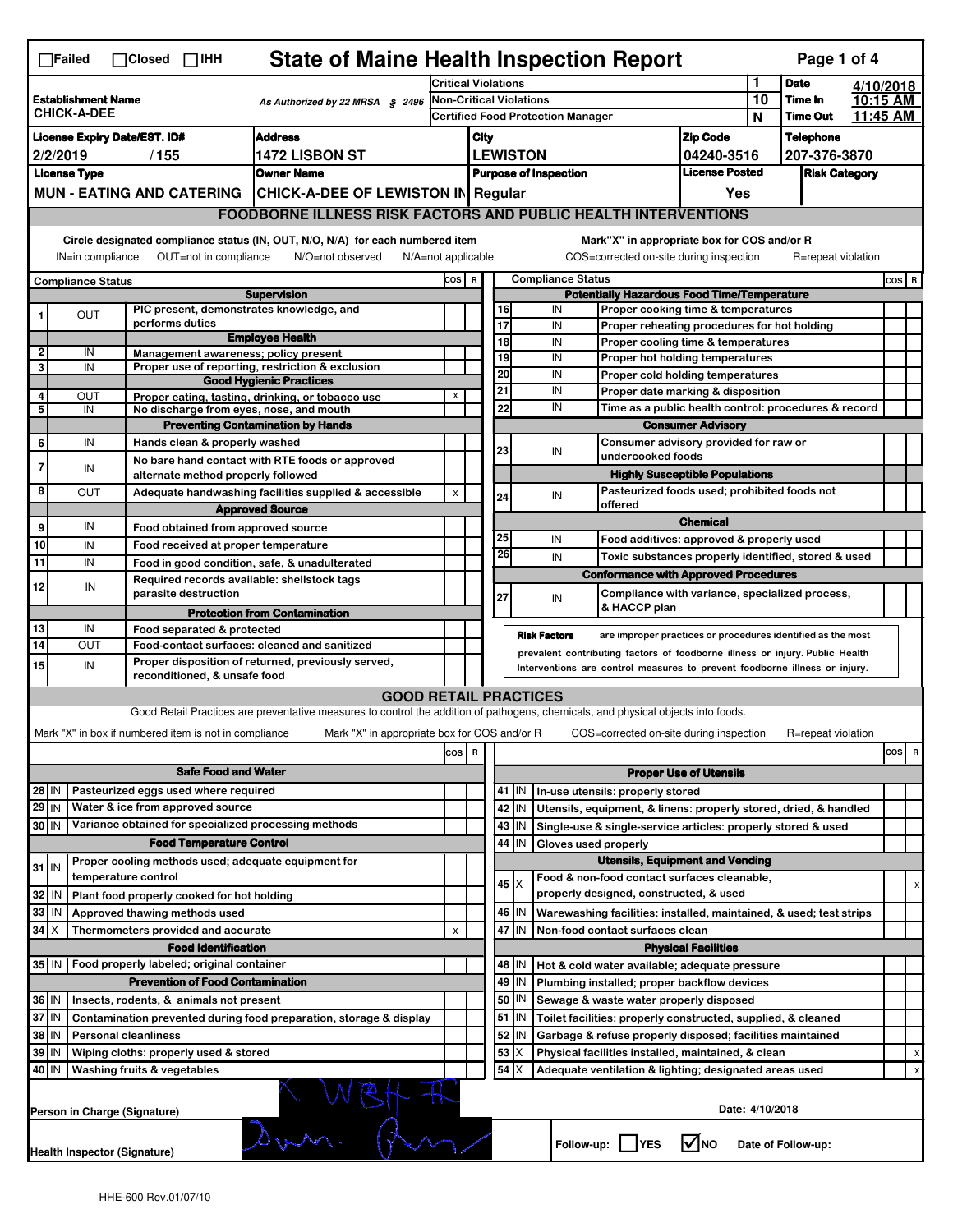|                                                  |                                  |             | <b>State of Maine Health Inspection Report</b> | Page 2 of 4  |                        |                                  |
|--------------------------------------------------|----------------------------------|-------------|------------------------------------------------|--------------|------------------------|----------------------------------|
| <b>Establishment Name</b><br><b>CHICK-A-DEE</b>  |                                  |             | As Authorized by 22 MRSA § 2496                |              |                        | 4/10/2018<br><b>Date</b>         |
| License Expiry Date/EST. ID#<br>2/2/2019<br>/155 | <b>Address</b><br>1472 LISBON ST |             | City / State<br>LEWISTON                       | /ME          | Zip Code<br>04240-3516 | <b>Telephone</b><br>207-376-3870 |
|                                                  |                                  |             | <b>Temperature Observations</b>                |              |                        |                                  |
| Location                                         | <b>Temperature</b>               |             |                                                | <b>Notes</b> |                        |                                  |
| hot water                                        | 110 handsinks                    |             |                                                |              |                        |                                  |
| beer cooler                                      | 38                               |             |                                                |              |                        |                                  |
| scallops                                         | 37                               |             |                                                |              |                        |                                  |
| cooler                                           | 38                               | basement    |                                                |              |                        |                                  |
| walk-in cooler                                   | 39                               |             |                                                |              |                        |                                  |
| frig                                             | 41                               |             |                                                |              |                        |                                  |
| rinse cycle                                      | 200                              |             |                                                |              |                        |                                  |
| soup                                             | 135                              | hot holding |                                                |              |                        |                                  |
| wash cycle                                       | 163                              |             |                                                |              |                        |                                  |
| cooler                                           | 40                               |             |                                                |              |                        |                                  |
| cooler                                           | 38                               |             |                                                |              |                        |                                  |

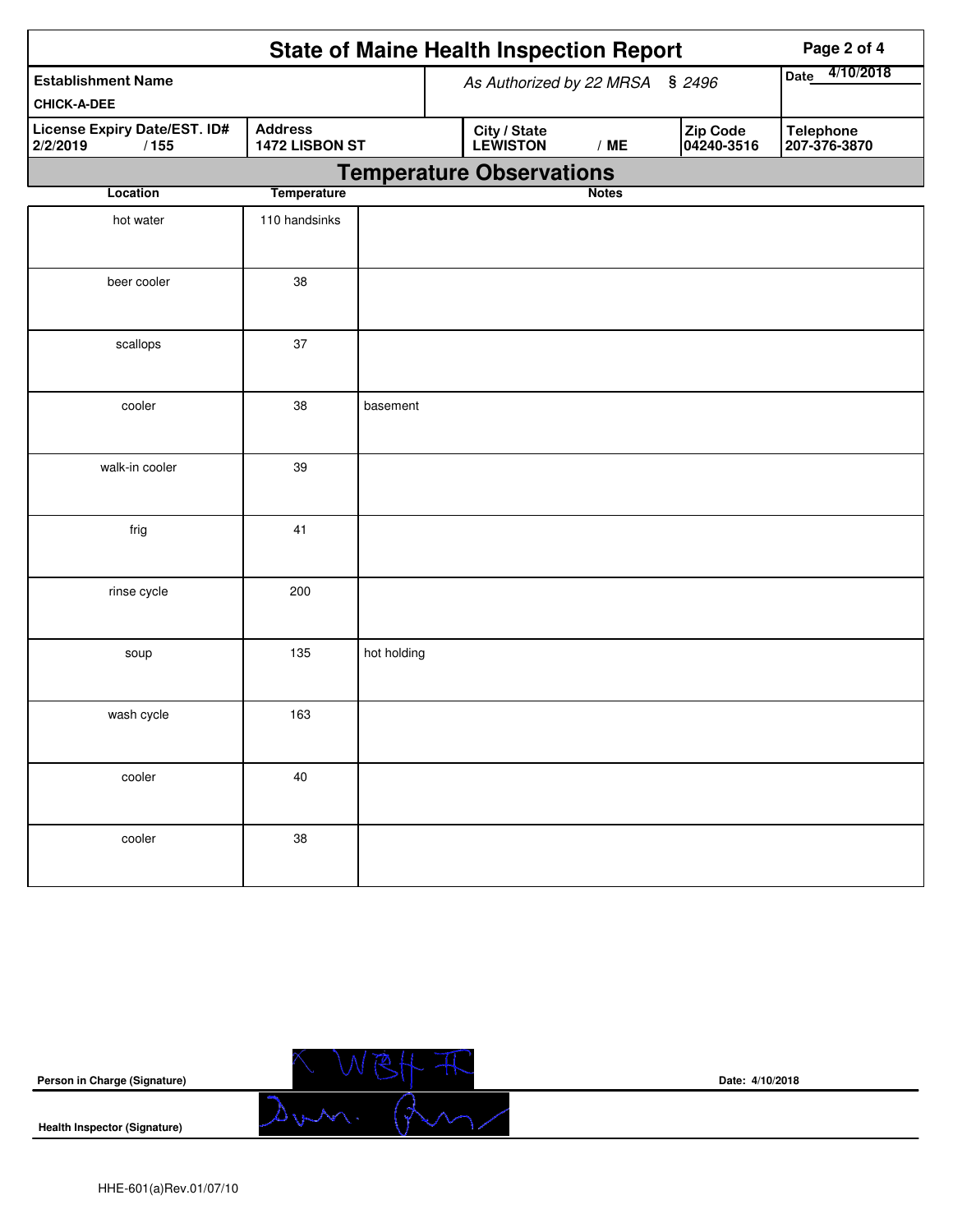|                                                                                                                                                                                                                                                            | Page 3 of 4                                                                                          |                                 |           |                               |                          |  |  |  |  |
|------------------------------------------------------------------------------------------------------------------------------------------------------------------------------------------------------------------------------------------------------------|------------------------------------------------------------------------------------------------------|---------------------------------|-----------|-------------------------------|--------------------------|--|--|--|--|
| <b>Establishment Name</b>                                                                                                                                                                                                                                  |                                                                                                      |                                 |           |                               | 4/10/2018<br><b>Date</b> |  |  |  |  |
| <b>CHICK-A-DEE</b>                                                                                                                                                                                                                                         | <b>Address</b>                                                                                       |                                 |           |                               |                          |  |  |  |  |
| License Expiry Date/EST. ID#<br>2/2/2019<br>/155                                                                                                                                                                                                           | <b>1472 LISBON ST</b>                                                                                | City / State<br><b>LEWISTON</b> | <b>ME</b> | <b>Zip Code</b><br>04240-3516 |                          |  |  |  |  |
| <b>Observations and Corrective Actions</b>                                                                                                                                                                                                                 |                                                                                                      |                                 |           |                               |                          |  |  |  |  |
| Violations cited in this report must be corrected within the time frames below, or as stated in sections<br>8-405.11 and 8-406.11 of the Food Code                                                                                                         |                                                                                                      |                                 |           |                               |                          |  |  |  |  |
| 1: 2-102.12: N: No Certified Food Protection Manager.                                                                                                                                                                                                      |                                                                                                      |                                 |           |                               |                          |  |  |  |  |
| INSPECTOR NOTES: needed 90 days exp 3/6/2018 Don Hebert                                                                                                                                                                                                    |                                                                                                      |                                 |           |                               |                          |  |  |  |  |
| 4: 2-401.11: C: Food employee is eating, drinking, or using any tobacco where the contamination of exposed FOOD; clean EQUIPMENT, UTENSILS,<br>and LINENS; unwrapped SINGLE-SERVICE and SINGLE-USE ARTICLES; or other items needing protection can result. |                                                                                                      |                                 |           |                               |                          |  |  |  |  |
| INSPECTOR NOTES: drinks need covers corrected on site                                                                                                                                                                                                      |                                                                                                      |                                 |           |                               |                          |  |  |  |  |
| 8: 5-205.11.(B): N: Hand washing facility being used for other than hand washing.                                                                                                                                                                          |                                                                                                      |                                 |           |                               |                          |  |  |  |  |
| INSPECTOR NOTES: lemon container being rinsed in handsink corrected on site                                                                                                                                                                                |                                                                                                      |                                 |           |                               |                          |  |  |  |  |
| 14: 4-602.11.(E): N: Non-potentially hazardous food contact surfaces are not cleaned with proper frequency.                                                                                                                                                |                                                                                                      |                                 |           |                               |                          |  |  |  |  |
|                                                                                                                                                                                                                                                            | INSPECTOR NOTES: clean exterior of fryolaters baffles grease build-up and sides of cooking equipment |                                 |           |                               |                          |  |  |  |  |
| 34: 4-302.12.(A): N: Inadequate number of food temperature measuring devices provided.                                                                                                                                                                     |                                                                                                      |                                 |           |                               |                          |  |  |  |  |
| INSPECTOR NOTES: no thermometer in cooler corrected on site                                                                                                                                                                                                |                                                                                                      |                                 |           |                               |                          |  |  |  |  |
| 45: 4-204.12: N: Equipment openings, closures and deflectors are improperly designed and constructed.                                                                                                                                                      |                                                                                                      |                                 |           |                               |                          |  |  |  |  |
| INSPECTOR NOTES: replace split door seals sandwich bar and walk-in cooler door replace freezer door seal                                                                                                                                                   |                                                                                                      |                                 |           |                               |                          |  |  |  |  |
| 53: 6-201.11: N: Floors, walls, and ceilings are not smooth and easily cleanable.                                                                                                                                                                          |                                                                                                      |                                 |           |                               |                          |  |  |  |  |
| INSPECTOR NOTES: replace water stained ceiling tiles/ replace wall piece by potato peeler                                                                                                                                                                  |                                                                                                      |                                 |           |                               |                          |  |  |  |  |
| 53: 6-201.14: N: Unacceptable use of carpeting.                                                                                                                                                                                                            |                                                                                                      |                                 |           |                               |                          |  |  |  |  |
| INSPECTOR NOTES: remve carpet by rear entrance door                                                                                                                                                                                                        |                                                                                                      |                                 |           |                               |                          |  |  |  |  |
|                                                                                                                                                                                                                                                            | 53: 6-501.12: N: The physical facilities are not clean.                                              |                                 |           |                               |                          |  |  |  |  |
| INSPECTOR NOTES: clean floor edges and walls                                                                                                                                                                                                               |                                                                                                      |                                 |           |                               |                          |  |  |  |  |
| 54: 6-202.11: N: Lights not shielded.                                                                                                                                                                                                                      |                                                                                                      |                                 |           |                               |                          |  |  |  |  |
| INSPECTOR NOTES: need shielded light downstairs area                                                                                                                                                                                                       |                                                                                                      |                                 |           |                               |                          |  |  |  |  |
| 54: 6-501.14.(A): N: Ventilation not clean.                                                                                                                                                                                                                |                                                                                                      |                                 |           |                               |                          |  |  |  |  |
| INSPECTOR NOTES: clean range hood system-grease build-up                                                                                                                                                                                                   |                                                                                                      |                                 |           |                               |                          |  |  |  |  |
|                                                                                                                                                                                                                                                            |                                                                                                      |                                 |           |                               |                          |  |  |  |  |
|                                                                                                                                                                                                                                                            |                                                                                                      |                                 |           |                               |                          |  |  |  |  |
| Person in Charge (Signature)                                                                                                                                                                                                                               |                                                                                                      |                                 |           | Date: 4/10/2018               |                          |  |  |  |  |
| <b>Health Inspector (Signature)</b>                                                                                                                                                                                                                        |                                                                                                      |                                 |           |                               |                          |  |  |  |  |